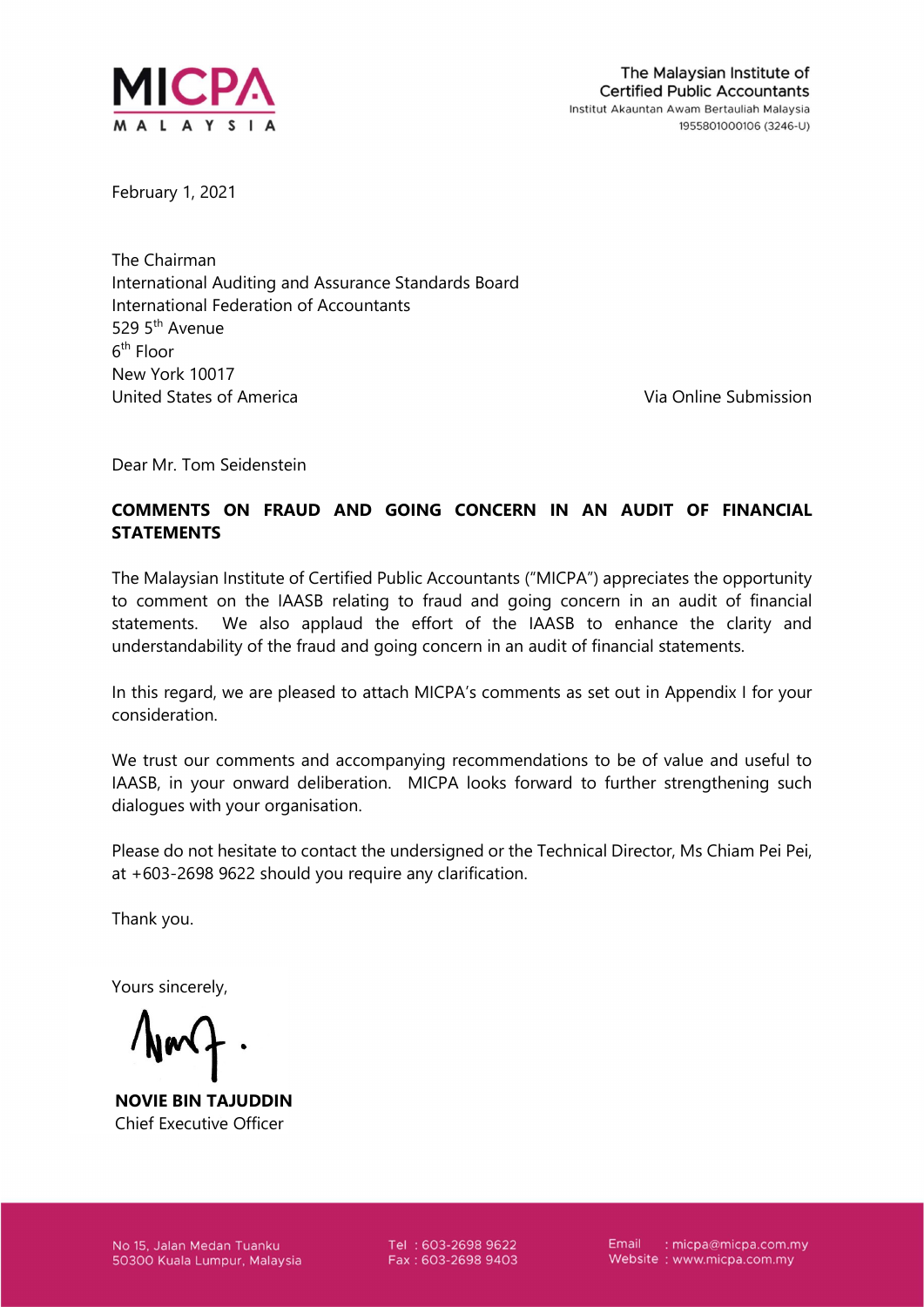

Our responses to the specific questions are as follows:

### Question 1

#### In regard to the expectation gap (see Section I):

## (a) What do you think is the main cause of the expectation gap relating to fraud and going concern in an audit of financial statements?

#### Comment:

We acknowledge that there is indeed an expectation gap relating to fraud and going concern in an audit of financial statements. The components described in the Discussion Paper (Knowledge Gap, Performance Gap and Evolution Gap) are a reasonable way to articulate the expectation gap. However, it is not always clear which of these components are the main driver of the expectation gap as it is often a combination thereof.

For fraud, the expectation gap arises due to the different expectations of the different stakeholders involved in the financial reporting ecosystem. There is a knowledge gap, giving rise to the misconception with regard to the auditor's role in an audit of financial statements as the various stakeholders may not have a clear understanding about the fundamental principle of "reasonable assurance" and "materiality" and therefore expects auditors to audit and provide assurance in all areas of the financial statements.

With regard to going concern, unlike the auditing standard ISA 570 (Revised) Going Concern, which is quite comprehensive, there are minimal requirements in the accounting standard IAS 1 Presentation of Financial Statements to govern the management's assessment and disclosures related to going concern. Based on our observation, there is a lack of robustness in the management processes and controls for identifying and responding to the risks relating to fraud and going concern exacerbated by the lack of clarity on the responsibilities of those charged with governance in this process.

While it is therefore appropriate to consider whether there are ways in which the current auditing standards can be improved, it should be acknowledged that the root causes of the expectation gap and solutions to it are unlikely to be a function of the financial statement audit alone.

Our response to part (b) below and to the other questions explores further the interaction of the roles of others in the ecosystem and the IAASB and the types of broader responses that may be needed to "move the dial" to address the expectation gap relating to fraud and going concern in an audit of financial statements in an impactful and sustained manner.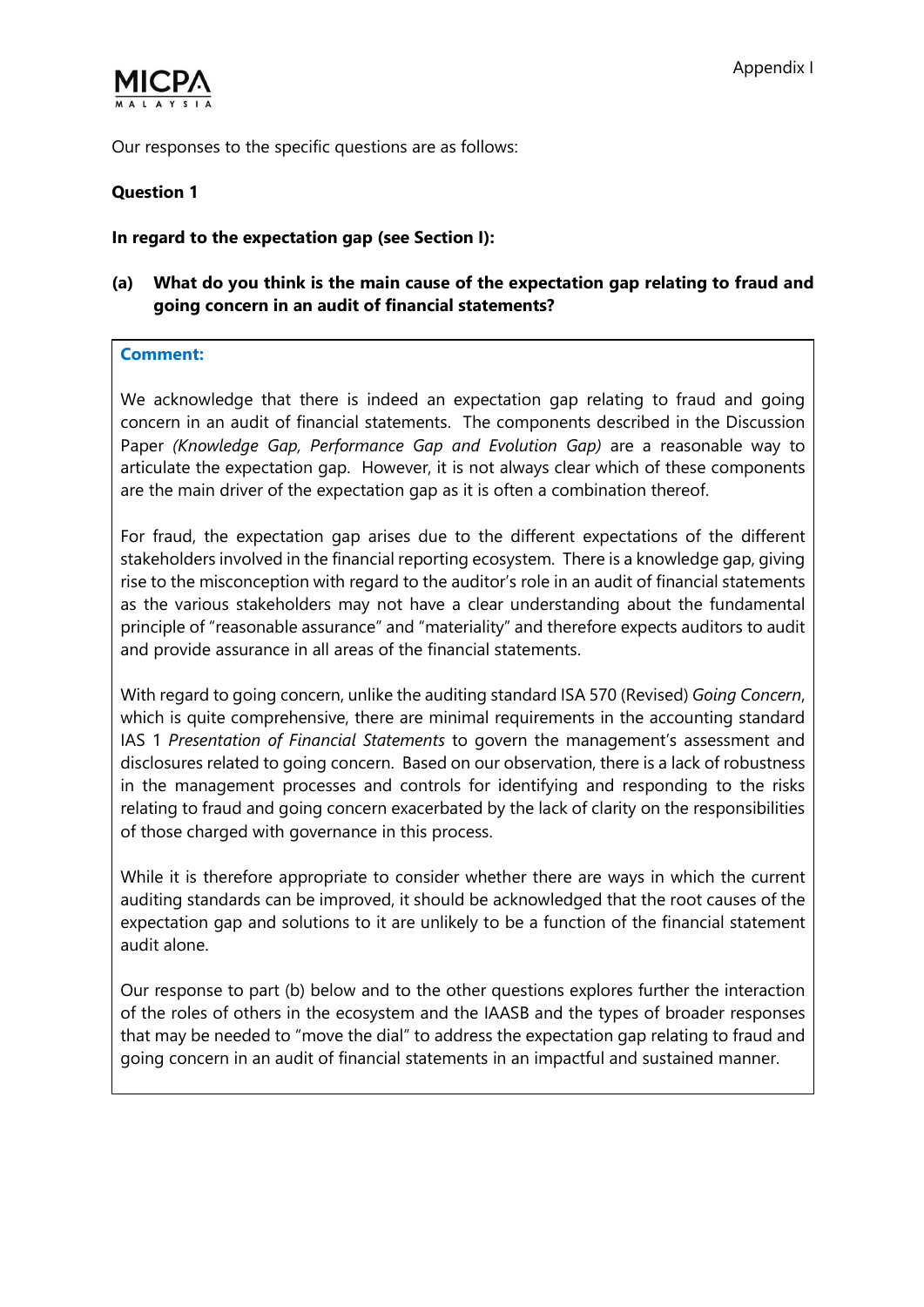

# Question 1 (continued)

(b) In your view, what could be done, by the IAASB and/or others (please specify), to narrow the expectation gap related to fraud and going concern in an audit of financial statements?

#### Comment:

In order to narrow the expectation gap relating to fraud and going concern in an audit of financial statements, there is a need to adopt a more holistic approach involving different stakeholders (preparers, management, those charged with governance, investors, regulators as well as auditors) in the financial reporting ecosystem.

In addition to enhancing the auditing standards, the IAASB should take the lead to understand the root causes of the concerns raised by the various stakeholders. The understanding of the root causes would be important for the IAASB in formulating what additional actions could be taken across the ecosystem to provide the insights the stakeholders are seeking in relation to fraud and going concern. This will involve looking at the responsibilities of management and those charged with governance in relation to risk assessment, controls, disclosure and transparency, as well as the legal and regulatory infrastructure needed to underpin them, in addition to the role of the auditor.

In this respect, we propose the IAASB to engage the authorities and regulators at the global level to narrow or close the expectation gap relating to fraud and going concern in an audit of financial statements in order that the understanding and messaging cascading down from the respective jurisdictional authorities and regulators are aligned. These institutions can institute jurisdictional changes which can encourage holistic action across relevant stakeholders and bring about positive and sustained reforms.

We suggest the IAASB or local standard-setters with the support of these authorities and regulators to provide education and awareness sessions to the various stakeholders i.e. explaining the roles, responsibilities, scopes and practices of the different parties and how they interrelate and reinforce one another is important to the efficacy of the system as a whole. This will assist to promote a shared commitment for all participants in the ecosystem to improve the quality and transparency of corporate reporting.

We also believe there is merit in providing practical worked examples or case studies explaining common fraud schemes and fraud risk indicators. Fraud schemes constantly evolve, and drawing on the experience and insight of forensic specialists to develop current examples of common or emerging fraud schemes and related indicators could heighten awareness and better enable auditors to be alert to fraud risk indicators in their audits. The IAASB or IFAC could play a valuable role in developing examples or case studies and issuing them as supplementary guidance. These supplementary guidance can be updated more frequently to reflect emerging fraud schemes and considerations related to evolving technology, including how such technologies can be used to perpetrate fraud.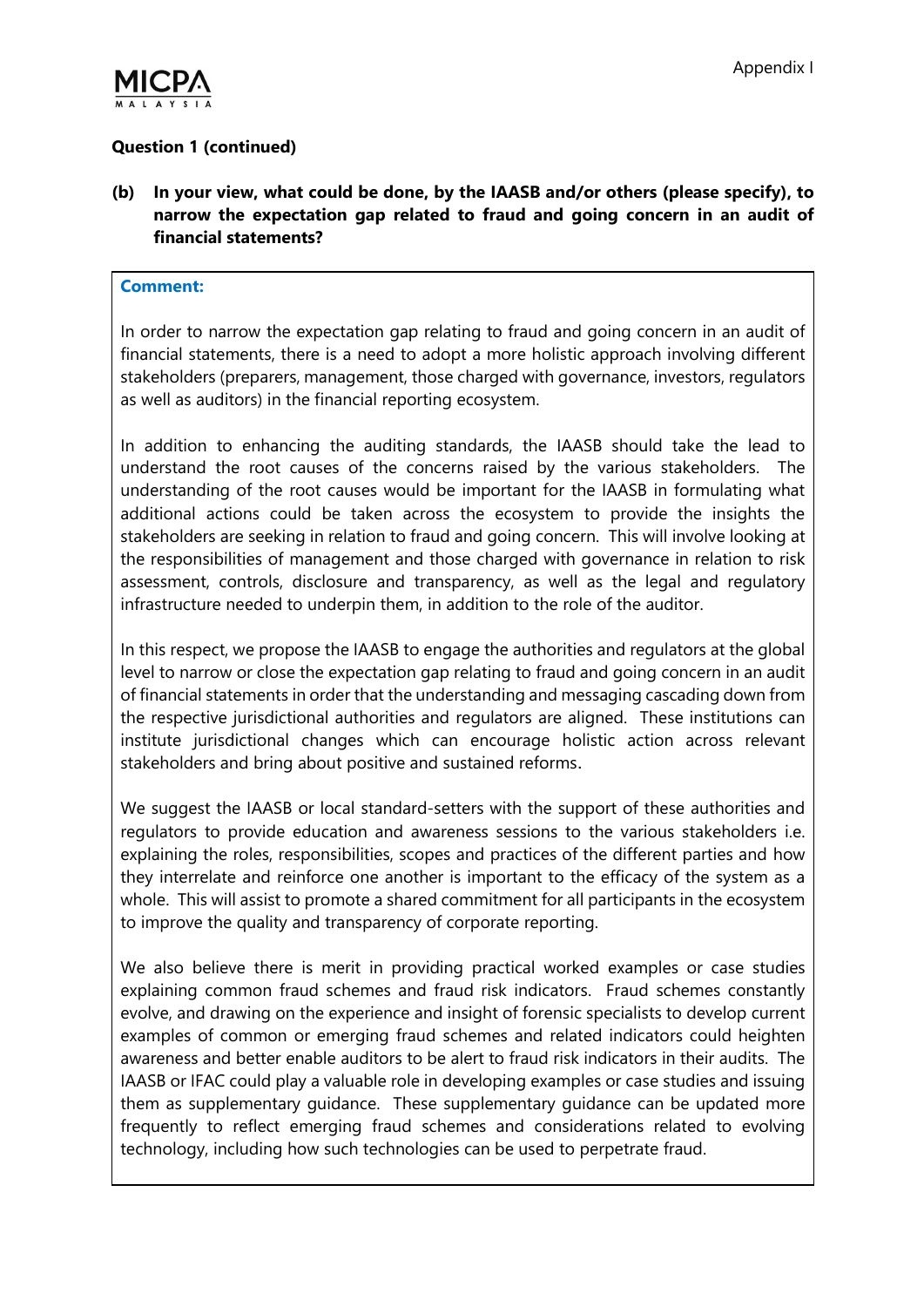

From the users of the financial statements' perspective, we suggest the IAASB to provide clearer guidance and explanation relating to the basis, concept and principle of going concern to the preparers of financial statements so that they have a better understanding and knowledge to perform the management's assessment on going concern. Additionally, creation of awareness via education and training sessions regarding the fraud and going concern in an audit of financial statements will be able to enhance their understanding of the roles, responsibilities, scopes and practices of the different parties in the ecosystem in order to narrow the expectation gap.

From the auditor's perspective, we believe more guidance on the communication between the auditors, management and those charged with governance to encourage the timely and two-way communication between these parties would be useful. We believe that with such guidance, the auditors will be able to design and implement appropriate responses to identify, assess the appropriate fraud indicators to design appropriate responses to the risk of fraud or suspected fraud identified during the audit.

### Question 2

This paper sets out the auditor's current requirements in relation to fraud in an audit of financial statements, and some of the issues and challenges that have been raised with respect to this (see Sections II and IV). In your view:

(a) Should the auditor have enhanced or more requirements with regard to fraud in an audit of financial statements? If yes, in what areas?

### Comment:

We strongly believe that the primary responsibility for the prevention and detection of fraud rests with both those charged with governance of the entity and management. An enhanced disclosure requirement should be created for those charged with governance of the entity and management as explained. For example, Malaysia has introduced a corporate liability provision, i.e. Section 17A of the Malaysian Anti-Corruption Commission Act 2009. This provision sets out that a commercial organisation is regarded as committing an offence if any person associated with the commercial organisation commits a corrupt act in order to obtain or retain business for the advantage of the commercial organisation. The only defence available to this offence is to have in place "adequate procedures". Such "adequate procedures" refer to top-level management's commitment to prevent corruption; a periodic, informed and documented assessment of the external and internal risks of corruption; establishment and implementation of the anti-corruption policies, procedures and controls; monitoring and reviewing procedures that check the efficiency and effectiveness of the anticorruption programme; and adequate internal and external training programme. We believe similar disclosure requirements should be introduced in relation to fraud.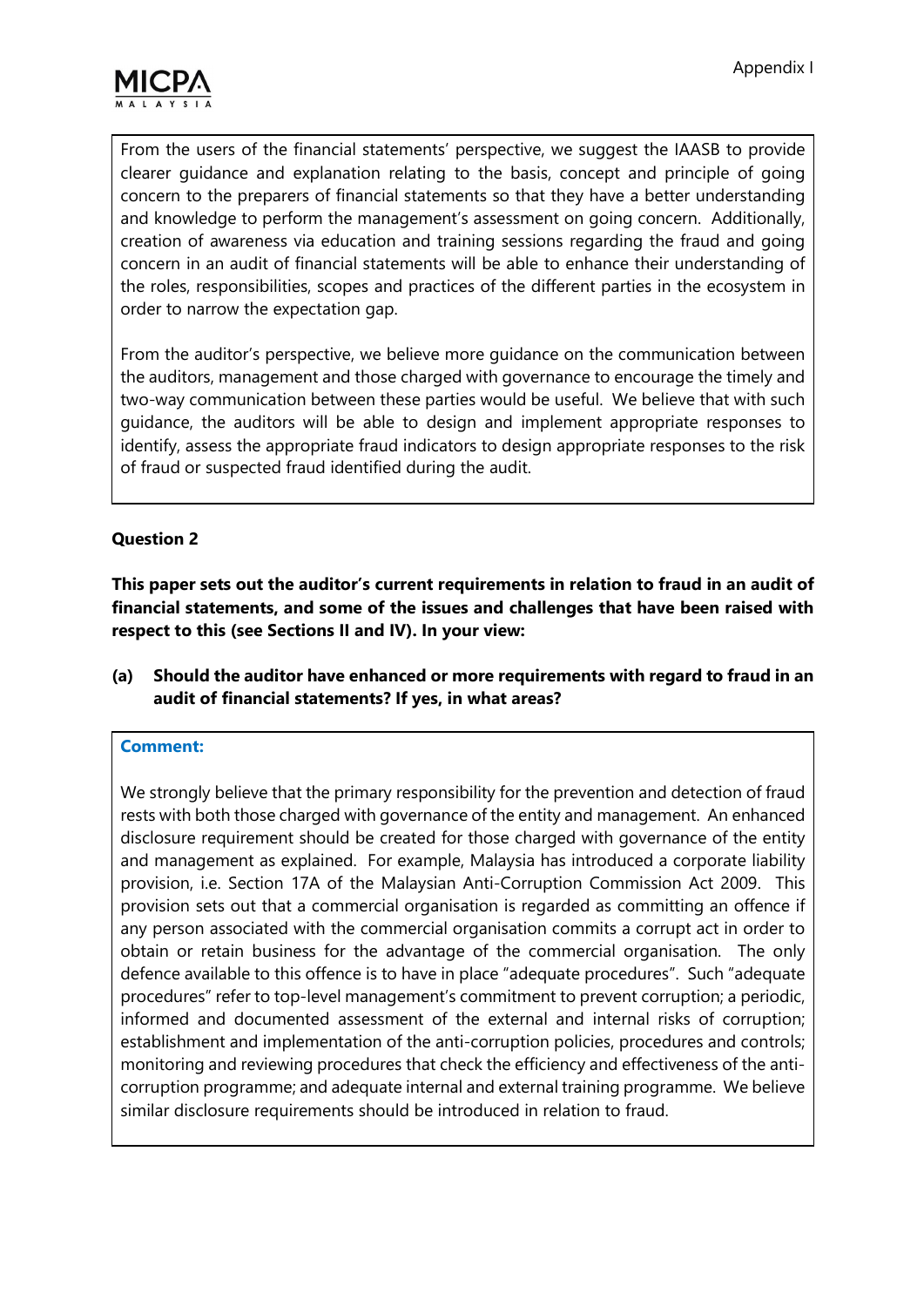

The importance of management having appropriate responsibilities for the identification and management of risks of fraud is evident. Creating a stronger framework of responsibility and reporting in respect of a company's system of internal control could help improve the prevention and detection of fraud.

We therefore propose the introduction of a framework of responsibility and reporting in respect of an entity's internal control relevant to financial reporting, including fraud-related controls. The framework would require a clear, public assertion from management/those charged with governance as to the design and operating effectiveness of the entity's internal controls, which would be underpinned by:

- A clearly communicated expectation of the level of rigour and diligence to be applied in making that assertion; and
- an accountability mechanism with consequences for management/those charged with governance in the event of non-compliance.

Consideration can then be given to a requirement for the auditor to make a corresponding attestation on internal control and the assertion made by management/those charged with governance.

Our comments on some of the specific areas that could be considered to enhance the auditor's procedures in relation to fraud:

## Use of technology

Technology is clearly a new and powerful tool being leveraged by auditors. ISA 240 The Auditor's Responsibilities Relating to Fraud in an Audit of Financial Statements should be expanded to provide guidance on the use of automated tools and techniques in audits by developing application material or other implementation guidance on how such tools and techniques could be used by the auditor to enhance the auditor's procedures to identify and respond to risks of material misstatement due to fraud. However, care should be taken to ensure that the revisions of ISA 500 Audit Evidence might not be interpreted in a way that inadvertently discourages, rather than encourages, the use of technologies in an effective way in the audit.

### Use of forensic specialist or other relevant specialist (such as data analytics specialist) on audits

We do not support the mandating of the use of forensic specialists on audits. The involvement of forensic specialists in the audit needs to have the proper context. The expectation gap may in fact widen if stakeholders perceive the involvement of forensic specialists as implying an extended or different scope of the auditor's work. There is a clear distinction between the use of specialists in an audit support capacity than that of a specialist performing a forensic investigation. We are of the view that forensic specialists, like any other experts, should only be called upon if there are clear fraud risk indicators as opposed to a blanket mandate of their involvement.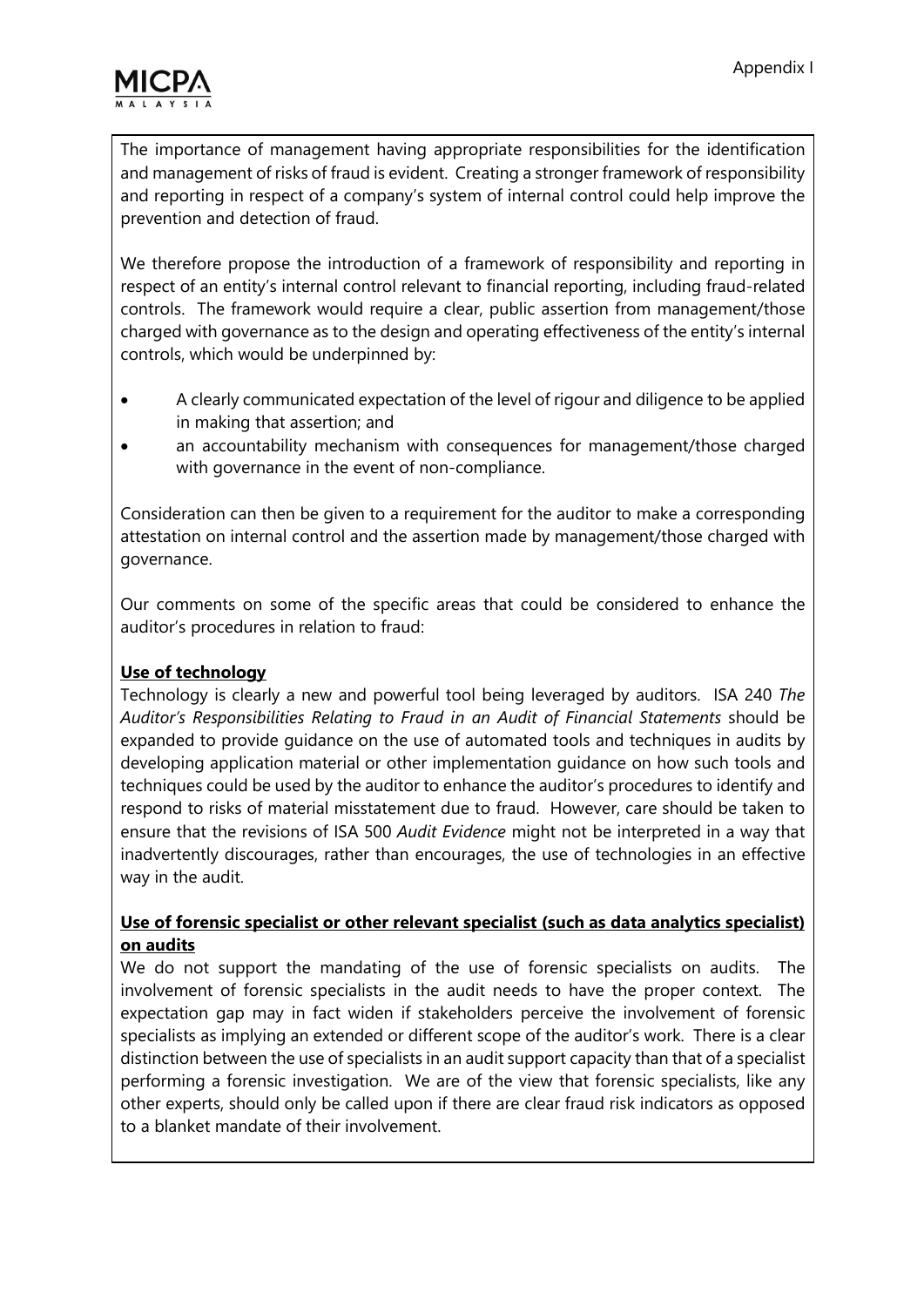

### Auditor responsibilities for non-material fraud

We similarly do not support any actions which may be perceived to extend the auditor's responsibilities to non-material fraud.

ISA 240 The Auditor's Responsibilities Relating to Fraud in an Audit of Financial Statements clearly recognises that there are inherent limitations on the ability of the auditor to design an audit to detect material misstatements resulting from fraud. Seeking to detect nonmaterial misstatements arising from fraudulent activity are inconsistent with the scope and objectives of the audit. It should be recognised that no audit requirements can totally eliminate the risk of fraud. Implementing a requirement for auditors to identify and respond to risks of non-material fraud would therefore not only be costly and not practical, but in addition would most likely result in an increase in the expectation gap, as the risks of particular non-material frauds occurring and not being detected can never be eliminated as explained.

## (b) Is there a need for enhanced procedures only for certain entities or in specific circumstances? If yes:

- (i) For what types of entities or in what circumstances?
- (ii) What enhancements are needed?
- (iii) Should these changes be made within the ISAs or outside the scope of an audit (e.g., a different engagement)? Please explain your answer.

#### Comment:

- (i) With regard to our proposed new requirement in our response to Question 2(a), we suggest to make mandatory for PIEs only. Non-PIEs can adopt such new requirement on a voluntary basis.
- (ii) Please see our response to Question 2(a).
- (iii) With regard to our proposed new disclosure and attestation requirements in our response to Question 2(a), we suggest to make it outside the scope of an audit as a separate engagement.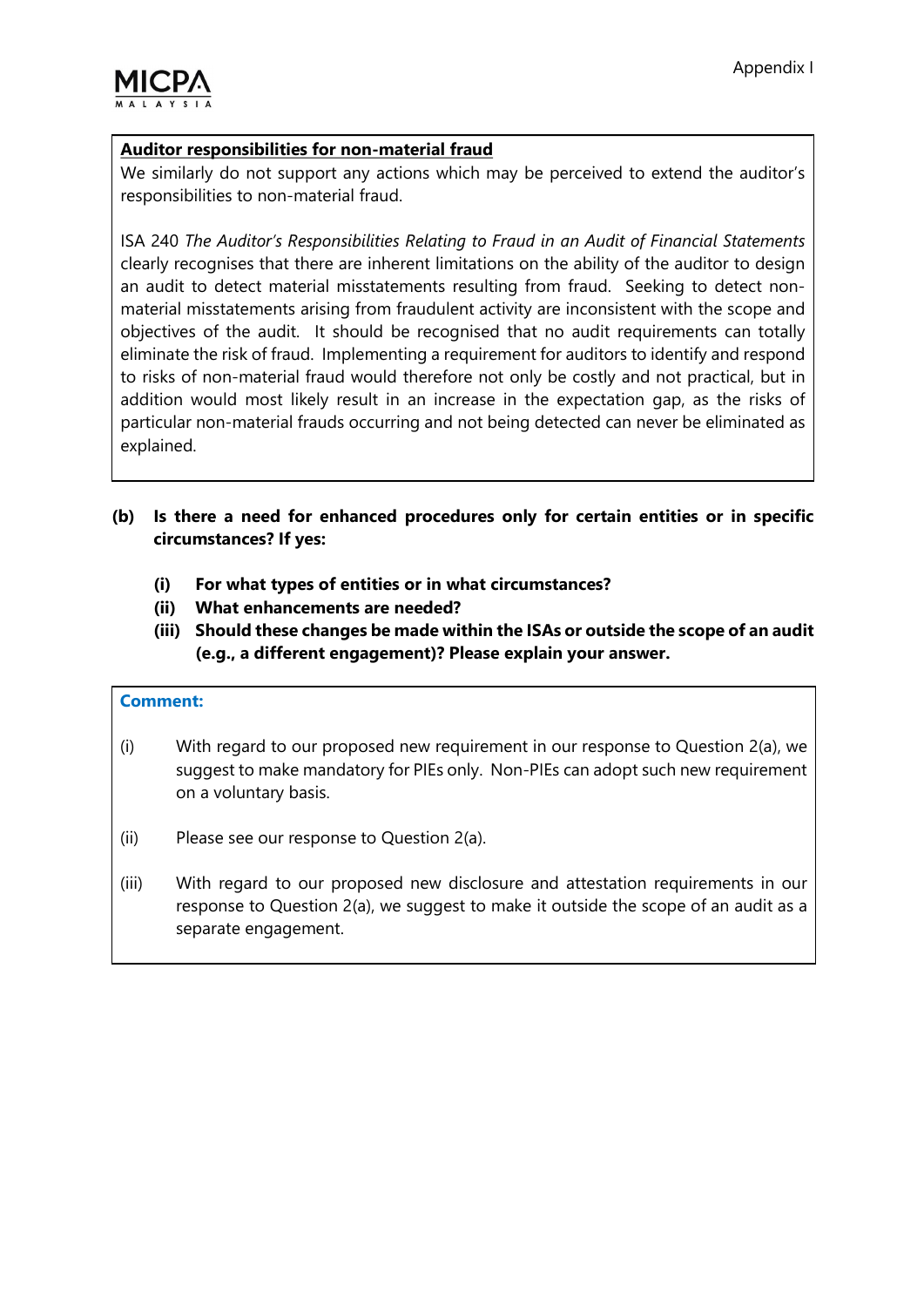

## Question 2 (continued)

- (c) Would requiring a "suspicious mindset" contribute to enhanced fraud identification when planning and performing the audit? Why or why not?
	- (i) Should the IAASB enhance the auditor's considerations around fraud to include a "suspicious mindset"? If yes, for all audits or only in some circumstances?

#### Comment:

We disagree with the proposal to include a "suspicious mindset" as part of the auditor's considerations around fraud in an audit of financial statements for all entities. The current practice, i.e. the exercise of professional skepticism is sufficient and adequate for the auditor's considerations around fraud. Having robust fraud inquiries with management and those charged with governance are critical steps in the audit process, but approaching such discussions with a "suspicious mindset" could have the unintended consequences of putting the management and those charged with governance on the defensive and significantly diminishing the effectiveness of such inquiries.

Professional skepticism is inherently behavioural in nature. Actions that change behaviours are likely to have a more meaningful impact than adding a new term like "suspicious mindset". Consequently, what is more important is reinforcing key concepts that will drive the right critical behaviours, including:

- Tone at the top and commitment to quality
- Bringing effective challenge to bear and not accepting explanations at face value
- Avoid biasness when seeking and evaluating audit evidence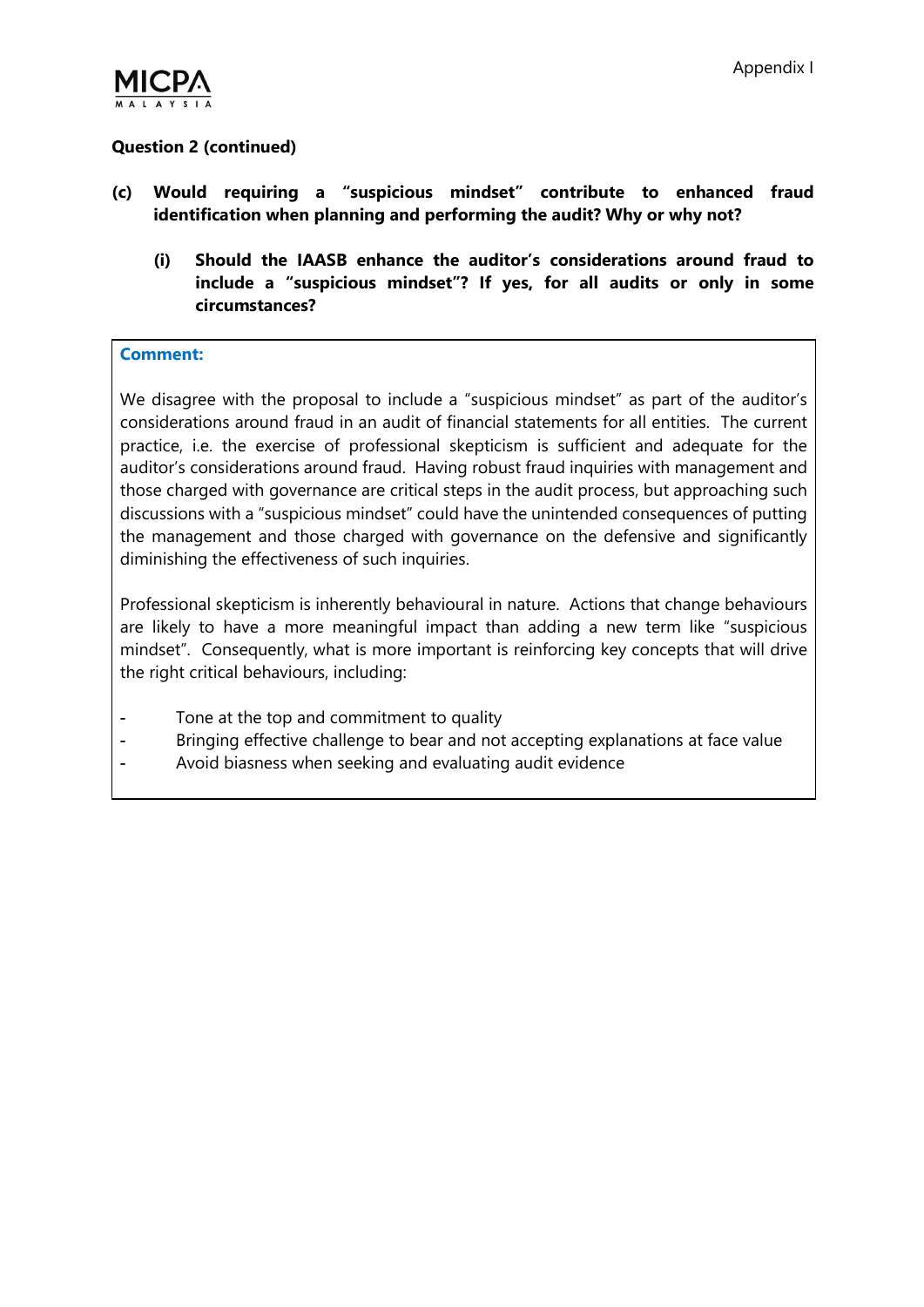

## Question 2 (continued)

(d) Do you believe more transparency is needed about the auditor's work in relation to fraud in an audit of financial statements? If yes, what additional information is needed and how should this information be communicated (e.g. in communications with those charged with governance, in the auditor's report, etc.)?

#### Comment:

We agree to have more transparency about the auditor's work in relation to fraud in an audit of financial statements.

The enhancements that can be considered include:

- The current guidance does not promote specific communications with those charged with governance or robust discussions about fraud risks. The enhanced guidance should emphasise a two-way discussion about the fraud risks identified, the controls that have been implemented by the entity to address those fraud risks, and the audit strategy to respond to the identified fraud risks.
- Improved disclosure requirements that are similar to the key audit matters in the auditors' report, such as:
	- (i) a separate section to disclose what control procedures, including the proposed "adequate procedures" pertaining to fraud has been put in place by management; and
	- (ii) to disclose which control procedures have been audited by auditors.

Consistent with our earlier responses, for these changes to be effective, however, requires reform across the corporate reporting ecosystem and all stakeholders playing their part and fulfilling their responsibilities and not just the auditors.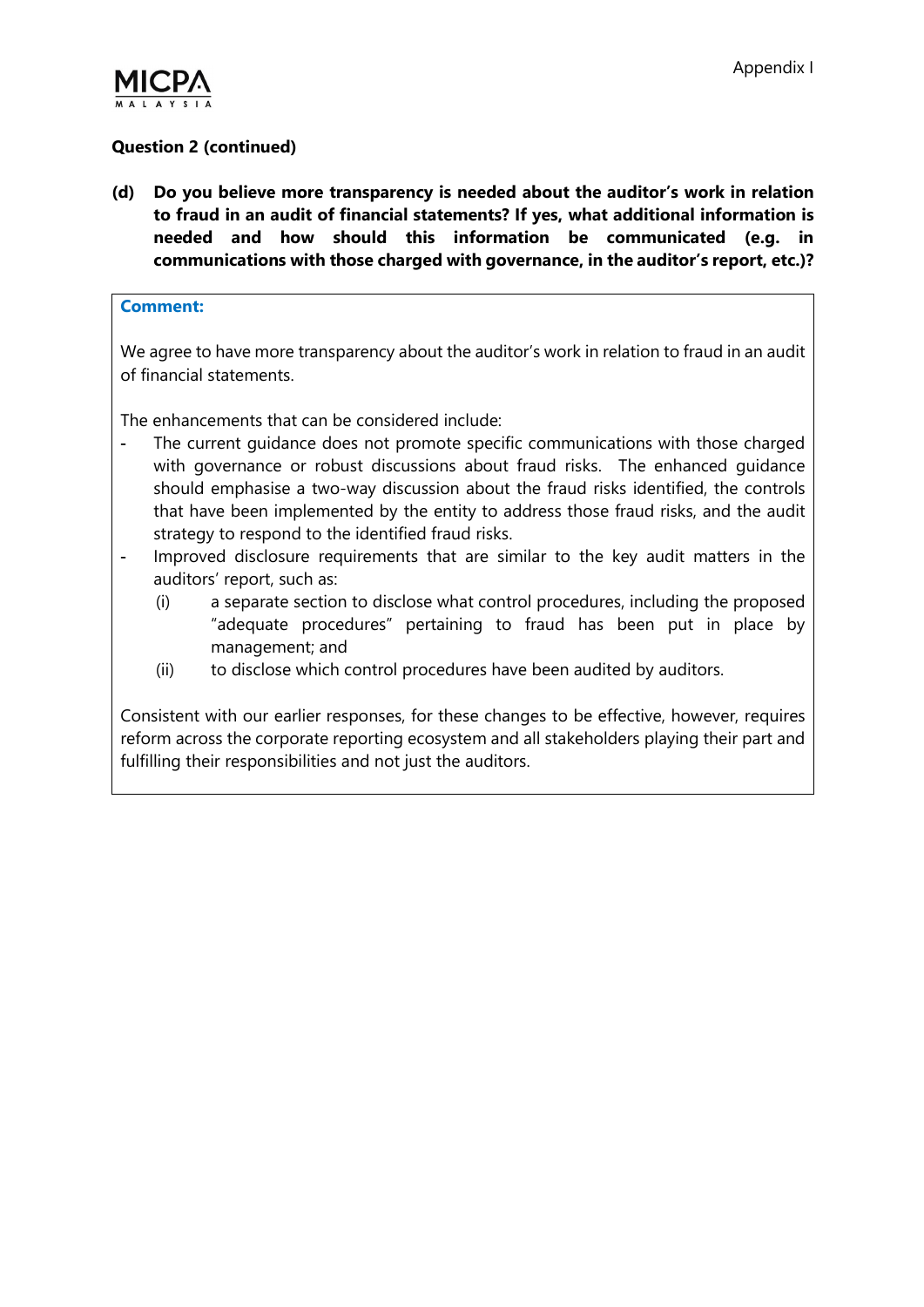

### Question 3

This paper sets out the auditor's current requirements in relation to going concern in an audit of financial statements, and some of the issues and challenges that have been raised with respect to this (see Sections III and IV). In your view:

(a) Should the auditor have enhanced or more requirements with regard to going concern in an audit of financial statements? If yes, in what areas?

#### Comment:

Fundamentally, we believe stakeholders are seeking more insights into the risks facing a business and its future prospects.

Provided the information regarding business risks, going concern and viability that is sought for by users can be determined, the respective responsibilities in relation to the information to be reported by management and those charged with governance, and related auditing regime, could be aligned and reformed, if necessary. Additional disclosures that complement management's going concern assessment regarding the viability of a business together with the auditors' responsibilities around such disclosures are typically driven at the jurisdictional level and we recommend that the IAASB takes the need to drive these reforms with the relevant authorities.

As mentioned in our response to Question 1(b), the IAASB should similarly consider working closely with the International Accounting Standards Board ("IASB") to align the requirements and expectations around going concern in both the auditing and accounting standards. Some of the alignments/enhancements that can be considered include:

- (i) ISA 570 (Revised) Going Concern to include a requirement for the auditors to have a two-way communication with those charged with governance to obtain an understanding of how those charged with governance exercise oversight of management's process regarding going concern, and/or preliminary assessment of the entity's ability to continue as a going concern as there is currently no such requirement.
- (ii) Clarity on the term "foreseeable future" as this term is not defined within ISA 570 (Revised) Going Concern, but IAS 1 Presentation of Financial Statements deems foreseeable future to be a period of 12 months from the end of the reporting period. In light of the inherent limitations regarding forecasting into the future, we believe maintaining a 12 month period is appropriate, but perhaps the period should start from the date of approval of the financial statements.
- (iii) Provide clearer linkage between ISA 570 (Revised) Going Concern to ISA 315 Identifying and Assessing the Risks of Material Misstatement through Understanding the Entity and Its Environment particularly the importance of the auditors' robust understanding of the entity and its environment and to exercise professional skepticism in evaluating the management's going concern assessment.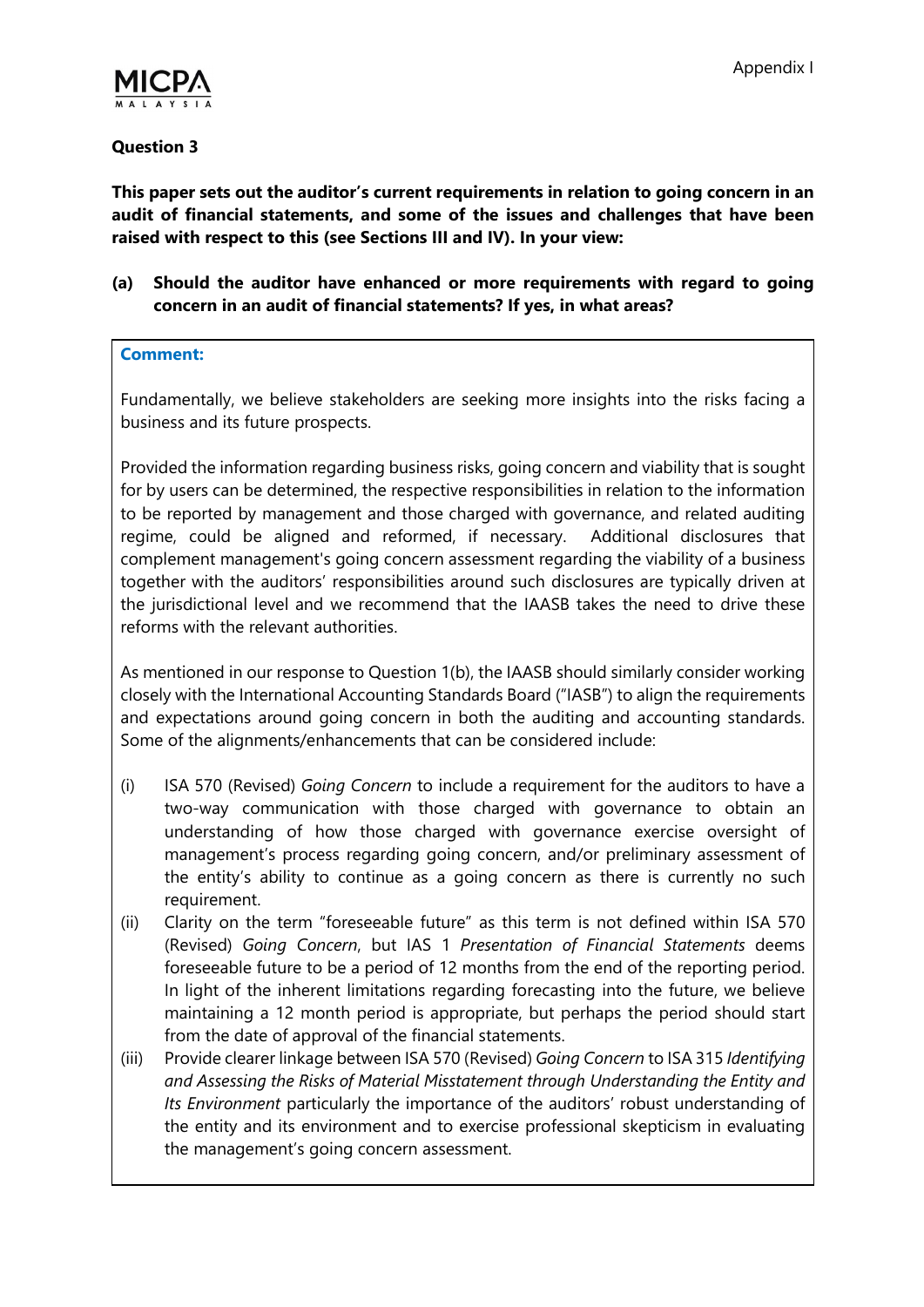

## Question 3 (continued)

- (b) Is there a need for enhanced procedures only for certain entities or in specific circumstances? If yes:
	- (i) For what types of entities or in what circumstances?
	- (ii) What enhancements are needed?
	- (iii) Should these changes be made within the ISAs or outside the scope of an audit (e.g., a different engagement)? Please explain your answer.

#### Comment:

We are of the view that the enhanced procedures should cover all entities regardless of the sizes, complexity, listed, non-listed or private entities.

In regards to the enhancements that can be considered, please refer to our response to (a).

Ability to make, impactful change through the ISA alone is limited in our view. In many jurisdictions, additional expectations of the entity or other stakeholders, including the requirements set forth by regulators, may best be addressed through legislation and/or applicable national auditing standards.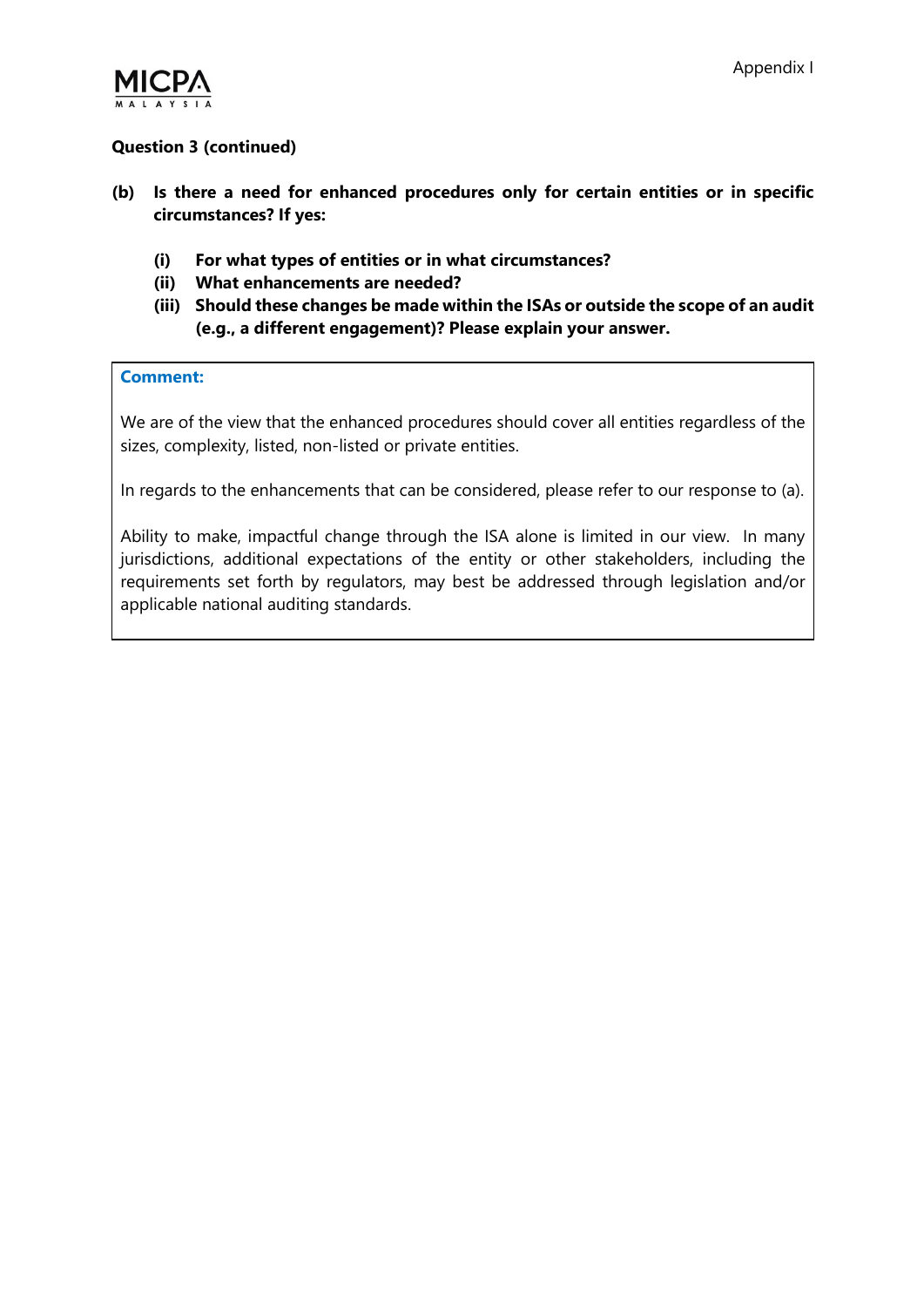

## Question 3 (continued)

- (c) Do you believe more transparency is needed:
	- (i) About the auditor's work in relation to going concern in an audit of financial statements? If yes, what additional information is needed and how should this information be communicated (e.g., in communications with those charged with governance, in the auditor's report, etc.)?
	- (ii) About going concern, outside of the auditor's work relating to going concern? If yes, what further information should be provided, where should this information be provided, and what action is required to put this into effect?

#### Comment:

We are supportive of the proposal requiring more transparency about the auditor's work in relation to the going concern in an audit of financial statements. We suggest to include disclosure requirements that are similar to the Key Audit Matters in the auditors' report, such as disclosing whether the financial statement disclosures by management have addressed the going concern assumption and the corresponding work performed by auditor on those disclosures.

We would also recommend the IAASB to clarify whether or when the requirement related to Key Audit Matters should similarly apply to reporting of Material Uncertainty Related to Going Concern ("MUGC"), i.e., for the auditors to include a description of how the matter was addressed in the audit. We believe such disclosures are appropriate.

As indicated in our earlier responses, we recommend that the IAASB should continue to engage with the IASB to align and enhance the accounting standard in relation to going concern including disclosures on management's assessment of the entity's ability to continue as a going concern. In addition, we believe that more application guidance on the accounting and auditing standards relating to going concern will be helpful to preparers and auditors of financial statements.